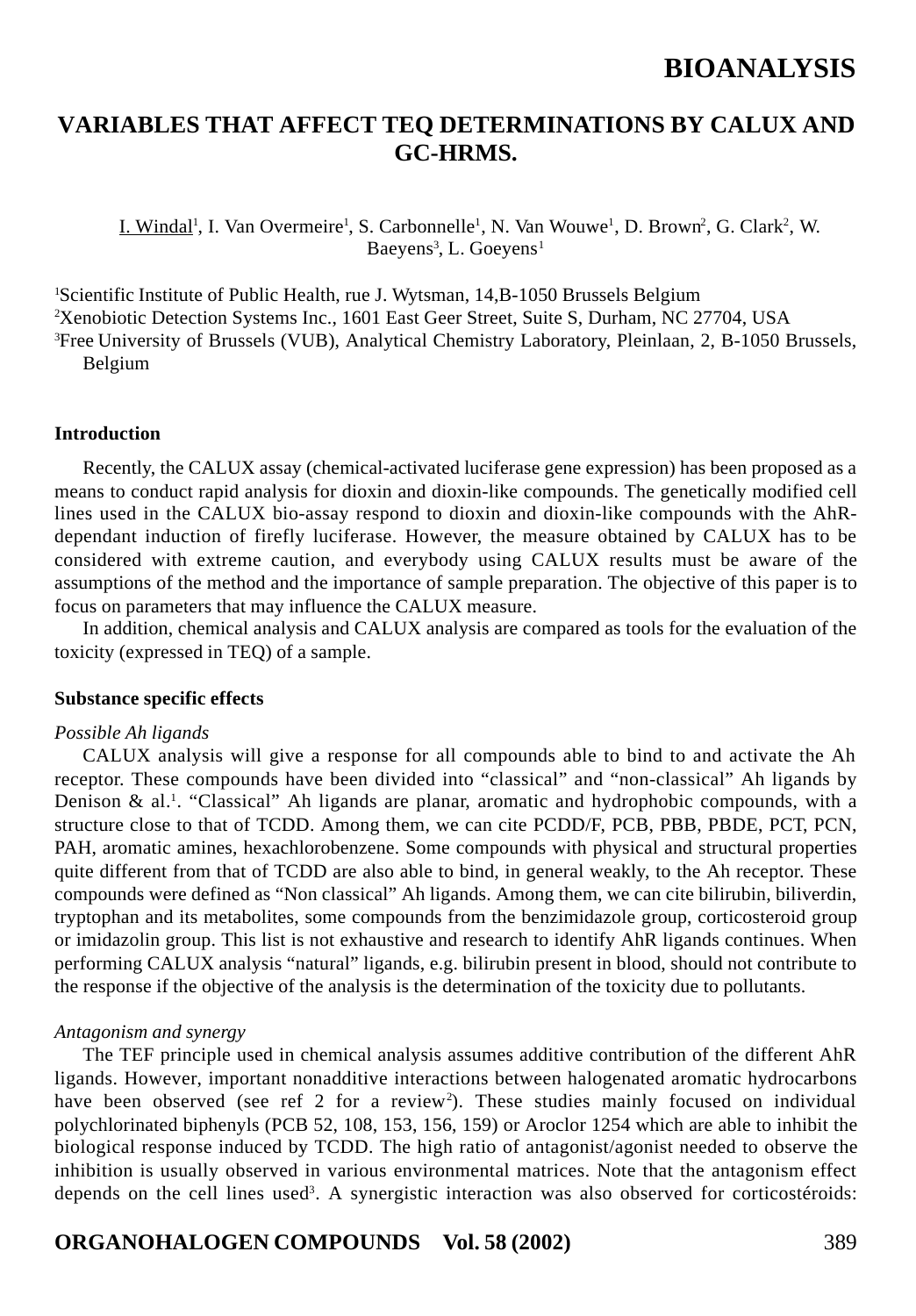corticosteroids alone induce a weak response in CALUX, but dramatically enhance the response of TCDD4 .

#### **Procedural effects**

When performing a CALUX analysis, the analysts have to choose parameters for the extraction, clean-up and analysis. These choices may have a considerable effect on the results obtained.

#### *Extraction*

The extraction determines which AhR ligands are extracted. Hard extraction conditions can lead to complete extraction of some compounds, but also to degradation of some other compounds. On the other hand, soft extraction conditions may lead to only partial recovery of analytes.

### *Clean-up*

The clean-up step determines which compounds are eliminated from the extract and which compounds are delivered to the cell. The effects of clean-up can be divided into two classes:

• A decrease of the response in CALUX due to the elimination of some agonists. One example could be a compound that gives a response in CALUX, but is destroyed during passage over acid silica. Therefore if the extract is treated with acid silica this agonist from the sample does not contribute to the CALUX response.

• A change of the response in CALUX due to the suppression of some antagonistic or synergistic effects. For example, some PCB's do not give any response in the analysis when exposed alone, but their presence in the extract decreases the response of PCDD/F. Consequently, if these PCB's are eliminated from the extract (with a carbon column for example), the response due to the same quantity of PCDD/F in the extract may increase up to a factor of 2 in some cases.

### *Calculation of the percentage recovery*

As no internal standard can be used, the percent recovery may only be estimated. This estimation can be done via the addition of radiolabelled  ${}^{14}C$  2,3,7,8 TCDD to a surrogate recovery sample (same matrix) subjected to the same extraction and clean-up. However, the percent recovery is determined for a different sample than the sample analyzed by CALUX. This implies that the sample preparation should be very reproducible so that the difference between the percent recoveries of the 2 samples is small. Besides this, the percent recovery is estimated only for the 2,3,7,8 TCDD and the percent recovery of other compounds may be quite different. Another possibility is to calculate the recovery from the TEQ level in a quality control sample around the limit of interest.

### *Analysis*

The first parameter that influences the analysis itself is the cell line. Indeed, the structure of the Ah receptor varies among species and consequently, the affinity of compounds for the Ah receptor varies among species. The permeability of membranes, the AhR level, the AhR nuclear translocator protein levels and/or other transcription factors, the antagonism or synergism effect of some compounds are also species and tissue specific. Therefore the same mixture of AhR ligands could give a different response when exposed in the same conditions to different cell lines<sup>5</sup>.

The second parameter is the type of vehicle used to deliver the extract to the cells. According to Sanderson et al. <sup>6</sup>,dimethyl sulfoxide is more effective than isooctane in delivering the compounds to the cells, resulting in several fold higher response.

The third parameter is the duration of exposure of the extract to the cells. Some compounds, like PAH or aromatic amines are rapidly metabolized. The response to these compounds can only be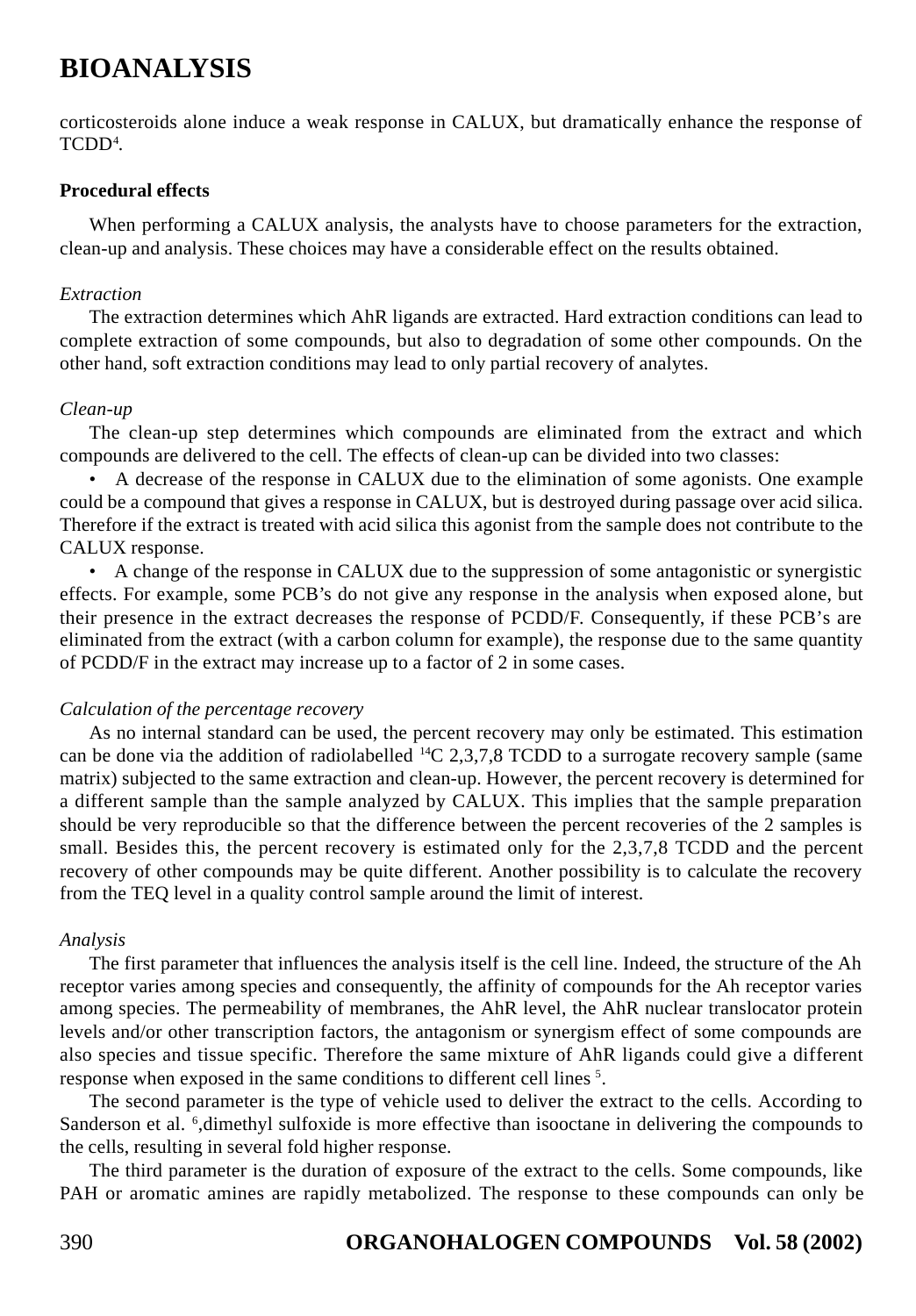measured after a short incubation (several hours). Following longer exposures the response to these compounds is reduced as they are metabolized.7

#### *Data interpretation*

When analyzing an unknown sample by the CALUX assay, a calibration curve is established with TCDD standard solutions (response versus log concentration of TCDD) and the best equation fitting the curve is used for calculation of results. The concentration of the sample, expressed as TEQ/sample, is deduced by solving this equation with the response of the sample. However, this approach assumes that the extract analyzed behaves like a diluted or concentrated solution of the standard. This implies that the dose-response curves of the sample and of the standard are parallel and that the maximal achievable response (efficacy) for the standard and sample are identical. In practice, these assumptions are usually not verified, and the concentration measured in the sample is a function of dose. The degree of variation of the measure in function of dose is dependent of the degree of variation between the slopes of the standard and sample dose-response curves 8,9,. In order to limit these possible problems, the acceptable responses in CALUX can be set to less than  $\frac{1}{2}$  the maximal response for the TCDD standard curve.

#### **CALUX versus chemical analysis for the evaluation of the toxicity of a sample**

| Selectivity              | <b>CALUX</b><br>Analysis of all AhR ligands<br>in one rapid and inexpensive<br>analysis | Chemical analysis<br>Analysis only of the<br>compounds of interest. Time<br>consuming and expensive if all<br>AhR ligands are to be analyzed |
|--------------------------|-----------------------------------------------------------------------------------------|----------------------------------------------------------------------------------------------------------------------------------------------|
| <b>Robustness</b>        | Sample preparation greatly<br>influences the measure                                    | As long as there is no<br>interferences in GC-HRMS,<br>the sample preparation has no<br>influence on the measure                             |
| Antagonism and synergism | Taken into account (in part)                                                            | Not taken into account                                                                                                                       |
| TEF-REP principle        | CALUX-REP lead to a direct<br>measurement based on cellular<br>mechanism of toxicity    | WHO-TEF estimated only for<br>some compounds on the basis<br>of several biological tests                                                     |
| Precision                | RSD associated with the<br>measure is quite high                                        | RSD associated with the<br>concentration of a congener is<br>quite low. But many<br>compounds have to be determined.                         |
| Detection limits         | Very sensitive. Contribution of<br>all AhR ligands, even at very<br>low levels          | Less sensitive. When some<br>compounds are under detection<br>limits, their contributions to<br>the total TEQ are ignored or                 |

The main differences between CALUX and chemical analysis are summarized in the table.

### **ORGANOHALOGEN COMPOUNDS Vol. 58 (2002)** 391